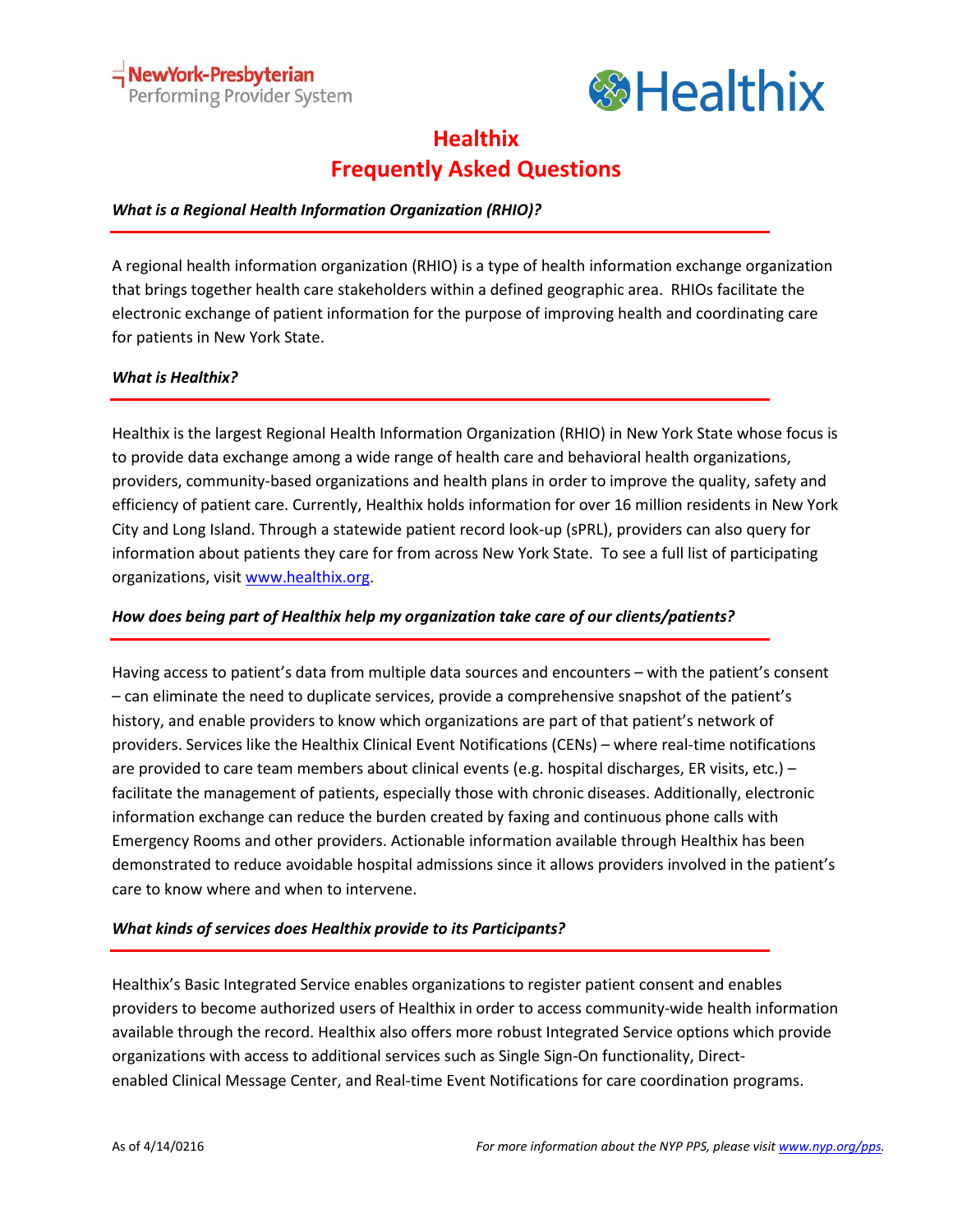**Healthix Patient Record:** Once logged into the web-based Healthix Portal, Healthix users can search for patients' community-wide health information from the Patient Search option on the Healthix Landing Page or directly from within an interoperable Electronic Medical Record (EMR). Aggregating multiple data sources, the community-wide Patient Record provides a comprehensive view of the patient's longitudinal medical history, including information related to encounters and diagnoses, medications, allergies and lab results.

**Clinical Message Center:** The Direct-enabled Clinical Message Center is a secure messaging application designed to allow Healthix users to communicate with other users regarding the care of specific patients. With the familiar look, feel and functionality of an email inbox, the Healthix Direct-enabled Clinical Message Center allows authorized users to send and receive secure communications about their patients, including referrals.

**Clinical Event Notifications:** Healthix has the ability to generate and route real-time, automated Event Notifications – ED admissions/discharges, inpatient admissions/discharges, death notifications or other customizable alerts – to a targeted group of users (e.g. care team members) who are subscribed to a roster of patients. Healthix users receive email notifications on their iPhone, Android, PC or other device providing a link to access the Healthix Clinical Message Center (CMC) each time a message or event notification arrives.

## *Does a provider need consent to access a patient's record in a RHIO?*

There is no consent needed for organizations to send data to Healthix since Healthix is a business associate under HIPAA; however, consent is required to access or view patients' data. A patient must provide written consent in order for a provider at the organization to view the data. Healthix strives to provide data sharing services that improve the quality and efficiency of health care while maintaining the highest privacy and security standards. As part of this effort, Healthix annually audits every participating organization that collects consent from patients who have made a consent decision regarding access to their health information through Healthix. The annual Healthix Consent Audit ensures all stakeholders – providers, patients and the community – are adherent to the Healthix Privacy and Security Policy.

## *What is the NYP PPS's strategy for connecting collaborators to Healthix?*

In order to support team-based care throughout our PPS network, we strongly believe that utilizing Health Information Exchange can support more effective communication and coordination. . Since January 2016, the NYP PPS has been conducting Health Information Readiness Assessments with its collaborators in order to understand each organization's IT infrastructure and current RHIO connectivity.

Upon receipt and review of an organization's assessment, the PPS will connect directly with the identified clinical and IT leads at that organization to schedule a meeting with the Healthix account management team. In this meeting, we will discuss how Healthix can be implemented in your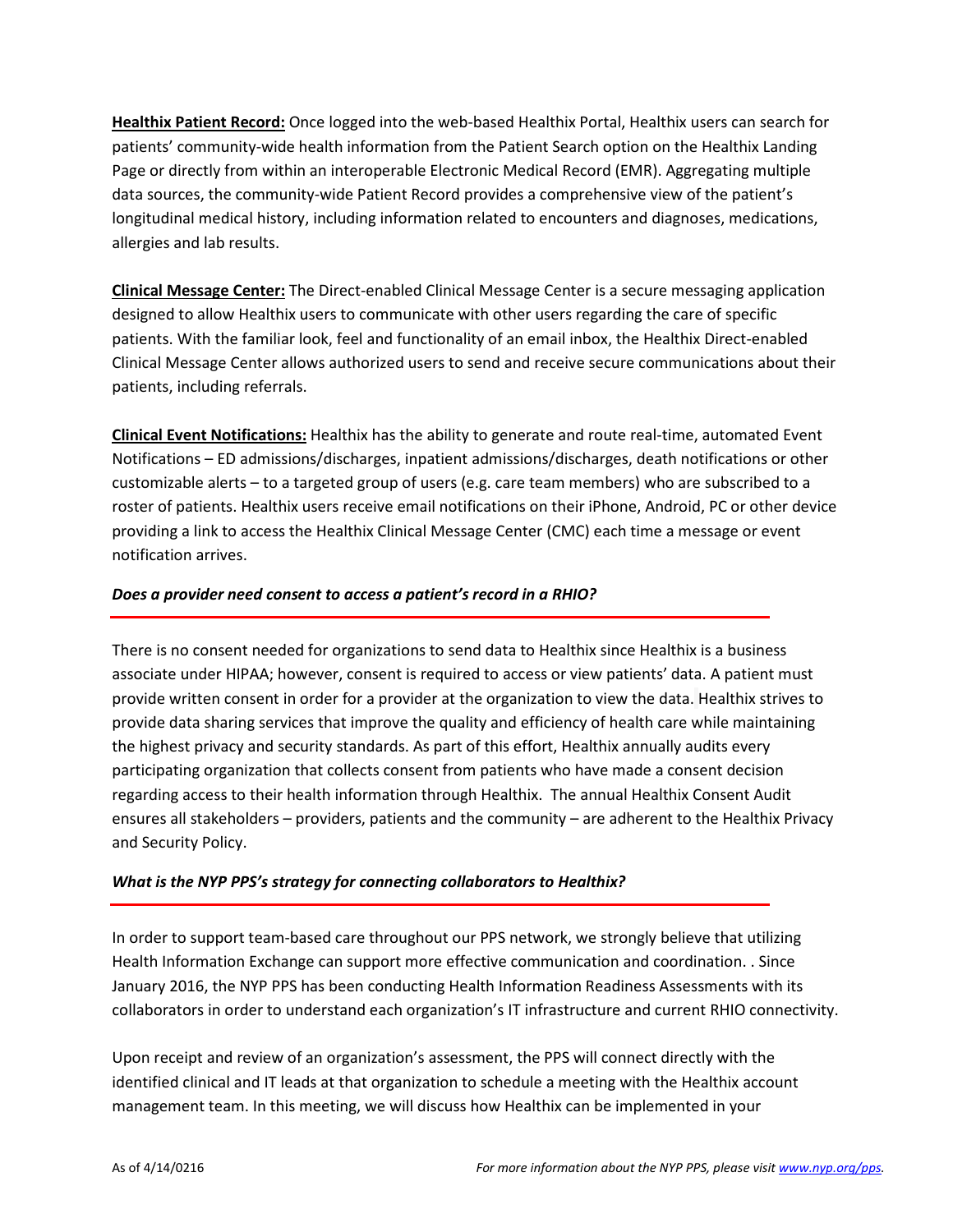organization to improve care for your patients/clients. Once your organization understands RHIO functionality and is ready to become a participant with Healthix, the Healthix team will create an implementation plan that includes scoping calls with your EMR vendor, contracting, training, consent implementation and integration support.

#### *What EHRs does Healthix connect with?*

Healthix has connections to many EHRs, including those with hub-models such as:

Accumedix MDLand Athenahealth Netsmart Technologies Celerity PointClickCare eClinicalWorks SigmaCare Foothold Technology TenEleven GSI Health

If your organization's EHR is not on this list, no need to worry. During the scoping/integration calls your vendor will have with Healthix, it will be determined whether a connection can be made. If it is determined that an interoperable connection cannot be made, your organization can still become a participant of Healthix, collect/register consent and access their portal services.

#### *How is data viewed in the EHR?*

For those EHRs that are interoperable with Healthix, a Single Sign-On feature can be added to your EHR. This means that a provider at your organization can access patient/client records right from their EHR.

## *What is the Statewide Health Information Network of New York (SHIN-NY)?*

The SHIN-NY is a "network of networks" that links New York's eight (8) regional Qualified Entities (QEs) throughout the State. Each Qualified Entity (or RHIO) operates its own network that collects electronic health records from participating providers within their region. With patient consent, the QE allows those records to be accessed securely by other healthcare providers in their local community. As part of the SHIN-NY network, all RHIOs will be able to exchange records between each other. So from Buffalo to Brooklyn, providers will be able to "talk" to each other quickly and securely, accessing up-to-date and accurate clinical information. Today, these regional networks combined already connect 84% of hospitals in New York State and thousands of medical providers as well as represent millions of people who live in or receive care in NY. Since all the RHIOs are now connected to the SHIN-NY, organizations do not need to join multiple RHIOs. For more information on the SHIN-NY, please visit [http://www.nyehealth.org/shin-ny/statewide-patient-record-lookup-sprl/sprl-faqs/.](http://www.nyehealth.org/shin-ny/statewide-patient-record-lookup-sprl/sprl-faqs/)